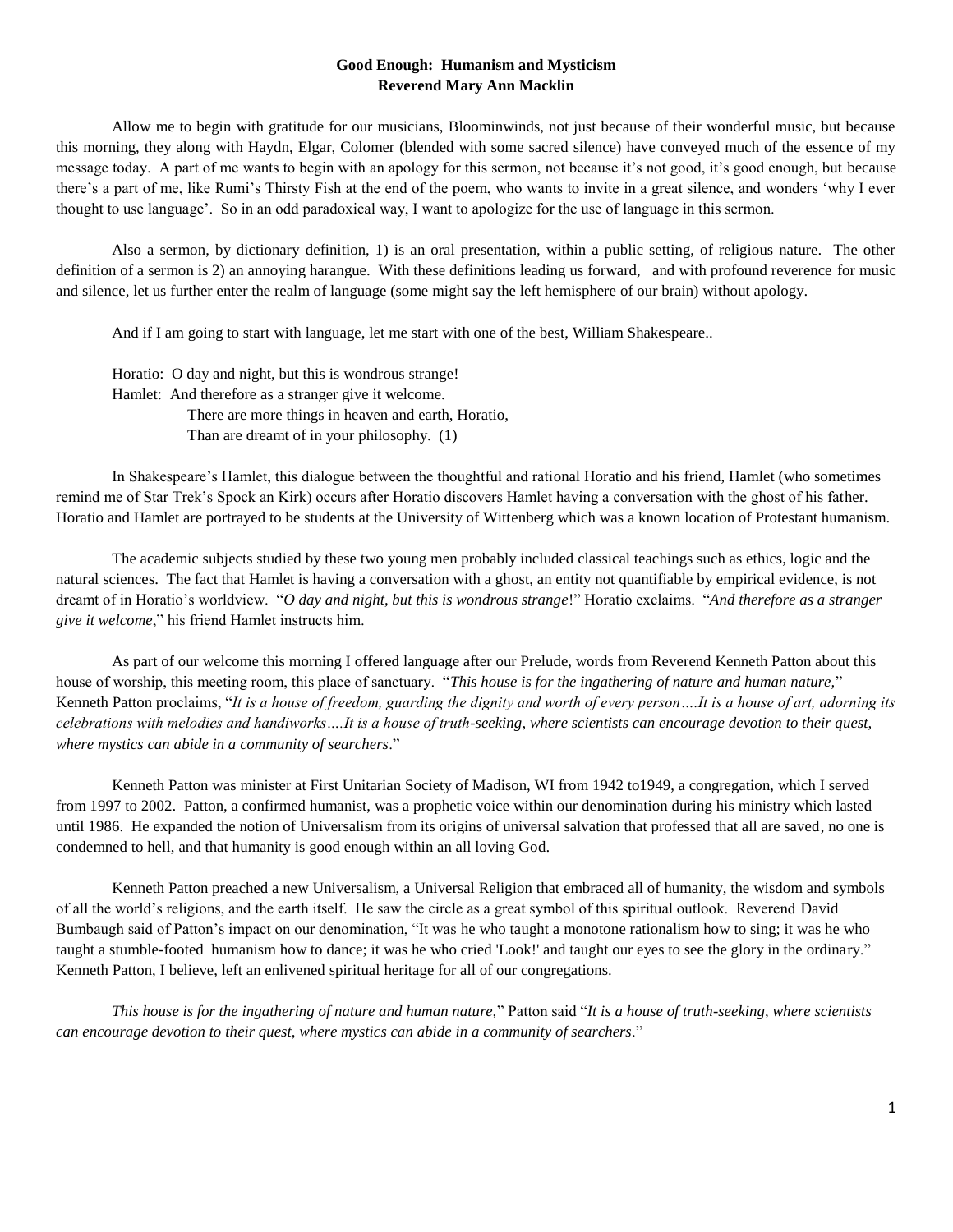This morning I simply want to embrace truth-seeking and explore this apparent dualism of the scientist and the mystic, the seeming paradox of humanism and mysticism, or as some might view it, the functions of the left brain and the right brain. I want to welcome the wondrous strange that is beyond Horatio's philosophy and seek to understand how our experiences, particularly those of a transcendental nature, inform our faith.

Faith, for me, is a verb. As liberal religious seekers, faith is part of our ongoing search for meaning which we find in the ordinary and extraordinary as we celebrate life, and faith is a part of our ongoing search for meaning which we need in times of challenge and suffering. To whom do we turn when we are suffering?

When we are suffering physically? When we are suffering emotionally? When we are suffering spiritually? And are those really distinctive categories? In our society they too often are. Hospitals and clinics over here. Mental health facilities over there. And then we have our religious institutions somewhere on the outskirts. Now I have family who work in all three of these areas so I am not denigrating this type of work, I am suggesting that much of it is a false separation.

In the book The Observing Self: Mysticism and Psychotherapy, published by our UUA's Beacon Press, author Arthur Deikman MD, traces the origins of those who tended to suffering people back to the early shamans, witch doctors, healers and priests, where there was not so much division between physical, emotional and spiritual. Anyone in these roles tended to human suffering, tended to mind, body and spirit, and helped create meaning for their patients. Deikman finds much of modern psychotherapy limited by western thought which tends to separate the rational and the sacred. "Certain sources of suffering cannot be dealt with from within a reductionist Western framework; it is far too narrow to encompass human consciousness." (2, pg 2).

In a dichotomy that I do find helpful, Deikman distinguishes between religion and mysticism.

*Religion and mysticism are both concerned with the sacred realm, but most religions tend to associate the sacred with a deity, whereas mysticism associates the sacred with the unrecognized Real Self of each human being. [what some Buddhists might call the Buddha self, what Quakers might call the Inner Light, what others might call Soul, Spirit, or Higher Self]*

*Thus, followers of formal religions often try to affect the behavior of a god—propitiating, pleasing, seeking aid. In contrast, the mystical traditions assert that the Real Self (within me is sacred) is God. (2, pg 3)*

A mystic is someone who believes that direct experience with the sacred is possible through intuition, faith, spiritual practices, sudden insight, rather than through rational thought.

What Deikman calls the Real Self, this sacred self, is what many experience in spiritual practices such as meditation. It is our observing self. It is an expanded consciousness. It is our awareness, not the content of our awareness such as "emotions, thoughts, impulses, images, sensations." These are the *contents* of consciousness. Too often we mistake this content (emotions, thoughts, impulses, images, sensations) as all we are. That is the sum of our meaning. But this Real Self, what one- time Unitarian Minister, Ralph Waldo Emerson would the *intuitions of the mind*, which calls us into a deeper spiritual relationship with ourselves and our world.

In the mid-eighteen hundreds a group of Unitarians began exploring consciousness, and the idea that there was a divine spark within and the sacred, what some would call God, was all around us to be experienced. Thus began the mid 19<sup>th</sup> century Transcendentalist Controversy within Unitarianism with the likes of Ralph Waldo Emerson, Margaret Fuller, Theodore Parker and Henry David Thoreau.

In the book *Restless Souls: The Making of American Spirituality,* author Leigh Eric Schmidt cites these early transcendentalists as key figures in shaping the landscape of the developing spiritual character of mysticism within religious life in America.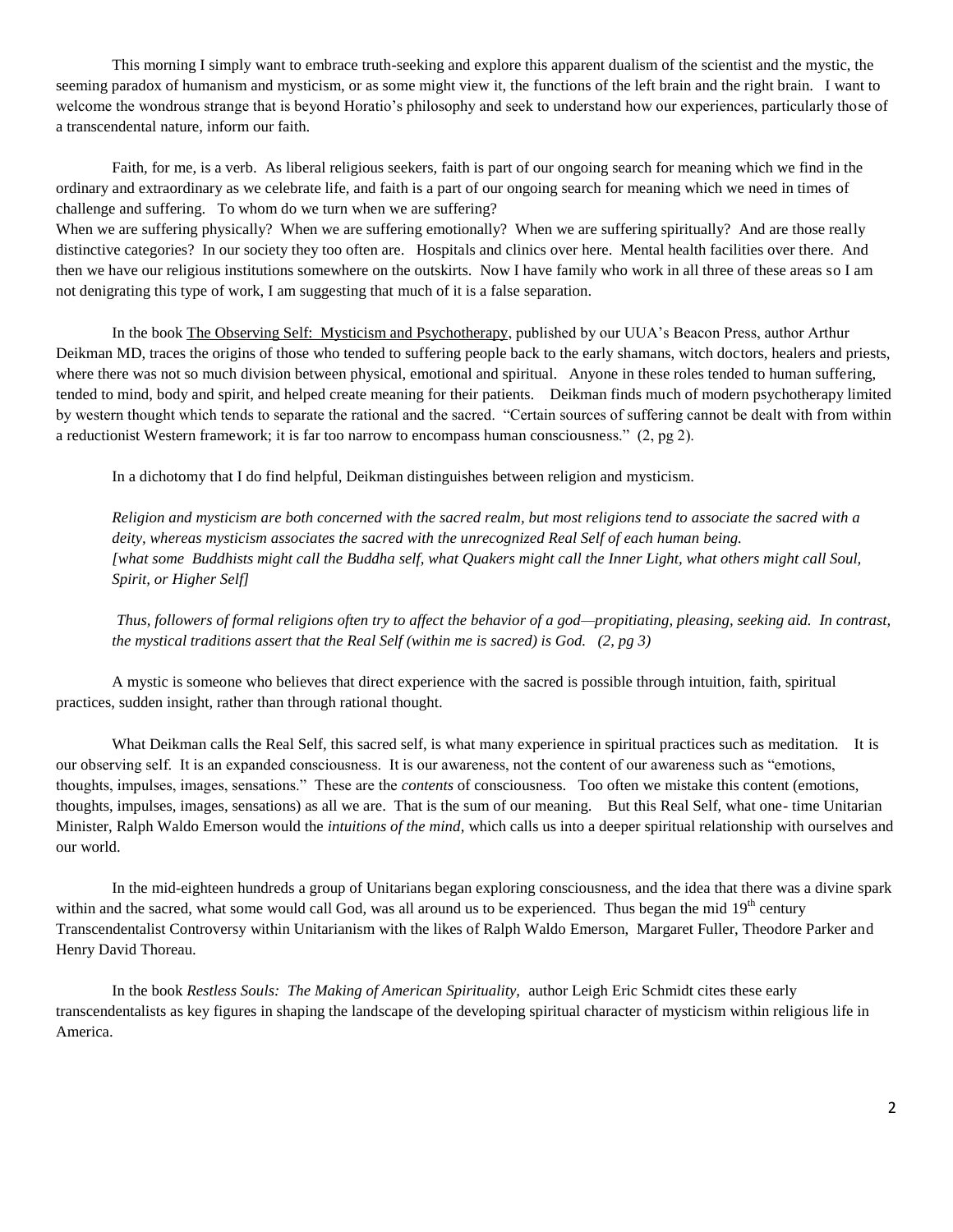As my colleague Reverend Steve Epperson states in his essay entitled *Experience of: Transcending Mystery and Wonder*  from the Journal *Religious Humanism*:

Leigh Schmidt pinpoints the birth of mysticism in North American to May  $20<sup>th</sup>$ , 1838, in Medford, MA. On that day, the Transcendentalist Club, in its third year of existence and comprised of mainly Unitarian ministers and intellectuals, "met specifically to take up, in... Emerson's phrase, "the question of Mysticism."

Two months later, Emerson delivered his notorious Harvard Divinity School address where he…kicked open the door to first hand mystical experience.... Margaret Fuller, best known as a foundational thinker for the women's rights movement, began to announce herself as a "mystic" within months of Emerson's address. In October 1838, for example 'she wrote to a friend about a 'heavenliest of communion in which free to be alone in the meditative woods…all the films seemed to drop from my existence. (3, pg 12-13)

Fuller also saw such "spiritual illumination of the inward life" as a vehicle for the progress and elevation of women in society. This mystical experience was empowering and offered a healing balm for suffering.

How do our experiences inform our faith? What constitutes a religious experience? In the book *The Natural Mind* (4) Andrew Weil M.D. argues that we humans have an innate, natural drive to periodically alter our consciousness. He also notes that …most of the world's highest religious and philosophic thought originated in altered states of consciousness in individuals (Buddha, Paul, Mohammed, etc.)…and that creative genius has long been observed to correlate with (altered states of consciousness) and that intuitive genius is often associated with daydreaming, meditation, dreaming, and other non ordinary modes of consciousness (Weil, pg 36).

It has been my observation that experiencing meditation, music, the creative process, nature, and heartfelt connections often creates a transcendent experience of reality for many of us, myself included. Thus, I find it rather ironic that one of my most "significant" mystical experiences occurred, no not on the top of a mountain or in a worship setting, but in the women's dressing room of the YMCA.

This experience occurred about twenty years ago. I had just finished about 45 minutes of swimming laps, and returned to an empty dressing room and was walking across the carpeted floor to my locker. I was rather absent-mindedly looking down at the carpet when suddenly everything opened. I mean opened. It was as if for the first time I was experiencing reality, love, joy in all its truth. I was awake. Fear did not exist. I as an individual did not exist except for a timeless feeling of pure interconnectedness with…everything. There was no past and no present. It was timeless. It was eternal. (I'm talking "Toto we're not in Kansas anymore").

It is often said that mystical experiences are ineffable. I've found this to be true. I don't know how long I stood there, but at one moment, I had the thought "I can't wait to tell Deborah about this." And as soon as that sense of "I" entered, it was as if time, space, and all elements as I had known them slowly closed like curtain. It was empowering experience, and it is one of the reasons I love reading the ancient texts of the mystical traditions of all faiths

The most pragmatic western description I've found of an experience such as I had at the YMCA comes, oddly enough, from a neurologist, Dr James Austin. In the May 2001 *Newsweek* article entitled "Religion and the Brain: Neurotheology Seeks the Biological Basis of Spirituality: Is God All in our Heads?" Dr. Austin describes an experience which occurred decades earlier while he was waiting for a train in London; he felt a sudden sense of enlightenment unlike anything he had experienced before. He described it as follows:

His sense of individual existence, of separateness from the physical world around him, evaporated like the morning mist in a bright dawn.. ..The sense of "I, me and mine disappeared. Time was not present." He goes on, "I had a sense of eternity. My old yearnings, loathings, fear of death and insinuations of self-hood vanished. I had been graced by a comprehension of the ultimate things (*Newsweek*, pg 53, May, 2001)."

 For me this constitutes a mystical experience such has been recorded since the early Hindu and Buddhist texts. For Dr. Austin this experience is simply "proof of the existence of the brain," and it prompted him to begin to study the biological basis of mystical and spiritual experiences within an emerging field of study, neurotheology. A number of scientists (and a few ministers) have heeded the call to this new area of study since that time. Certainly a gift within our Bloomington community in this area is brain scientist Jill Bolte Taylor. If you have not seen her TED lecture or read her book entitled, "My Stroke of Insight", then I invite you to do so. And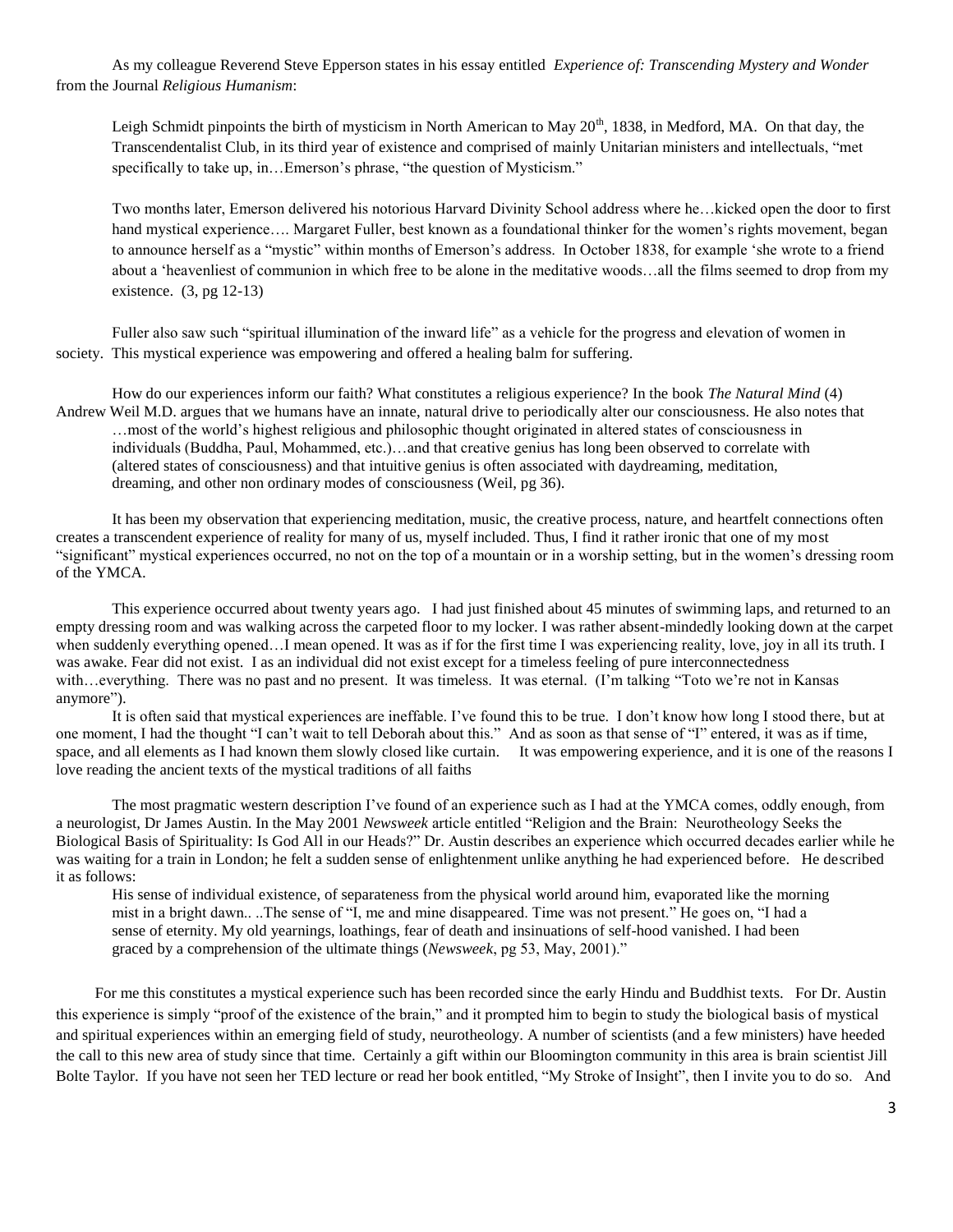I have to admit that I am a fan of her proposed Brain Extravaganza that will feature twelve 5 foot brains displayed throughout downtown Bloomington.

 For me the ultimate question in neurotheology is do mystical and spiritual experiences only reflect the brain's experience of itself or the brain's experience of a deeper, sacred reality? In my ongoing search for truth and meaning, it is….both.

Lastly, in this little journey of language this morning, allow me to turn to a book which I have just begun to explore, *Einstein's God: Conversations About Science and the Human Spirit* by public radio's Krista Tippet, and offer a few quotes and comments.

Tippet begins her book with the following:

*The science religion debate is unwinnable, and it has led us astray. To create a competition between them in terms of relevance or rightness is self defeating. Both science and religion are set to animate the 21st century with new vigor. (5)*

And I appreciate the questions which she offers to be of a religious nature. Yet for me these questions invoke both scientific and religious reflection. They tug at the mind and heart. So let us take a moment to cradle them both in our arms as we allow these questions to enter our being: *What does it mean to be human? Where do we come from? Where are we going? How do we love? What matters in life? What matters in death? How can we be of service to ourselves, to others, to the planet?* (5, adapted)

In a dialogue with theoretical physicist Freeman Dyson and astrophysicist Paul Davies from *Einstein's God,* Tippet explores the mystery and wonder of science and religion. The following three quotes come from Freeman Dyson, Albert Einstein and Paul Davies.

*Dyson: The world is full of mysteries, and I love mysteries. Of course, science is full of mysteries. Every time we discover something, we find two more questions to ask, and so there's no end of mysteries in science. That's what it's all about. And the same;'es true of religion. Einstein said that anyone who does not approach science, with religious awe is not a true scientist. (5)*

Einstein wrote a letter to the Queen of Belgium, a friend of his who had just suffered a great loss. After offering condolences he wrote:

*And yet as always the springtime brings forth new life, and we may rejoice because of this new life and contribute to its unfolding. And Mozart remains as beautiful and tender as he always was and always will be. There is, after all, something eternal that lies beyond the hand of fate and all human delusions….For us there remains the privilege of experiencing beauty and truth in their purest forms. (5)*

*Astrophysicist Paul Davies responds to this quote: Those are beautiful words, and I was quite unaware of them, very poetic. And I can see where they're coming from because, as we discussed earlier, Einstein was the person to establish this notion of what is sometimes called block time---that the past, present and future are just personal decompositions of time, and that the universe of past, present and future in some sense has eternal existence. And so even though individuals may come and go, their lives, which are in the past for their descendents, nevertheless will have existence within the block of time. Nothing takes that away. You may have your three score years and ten measured by a date after your death. You are no more. And yet, within this grander sweep of the timescape, nothing is changed. Your life is still there in its entirety. (5)*

*O Day and Night, but this is wondrous strange!*

*And therefore as a stranger give it welcome.*

*The are more things in heaven and earth, Horatio,*

*Than are dreamt of in your philosophy*

And that, my friends, is good enough.